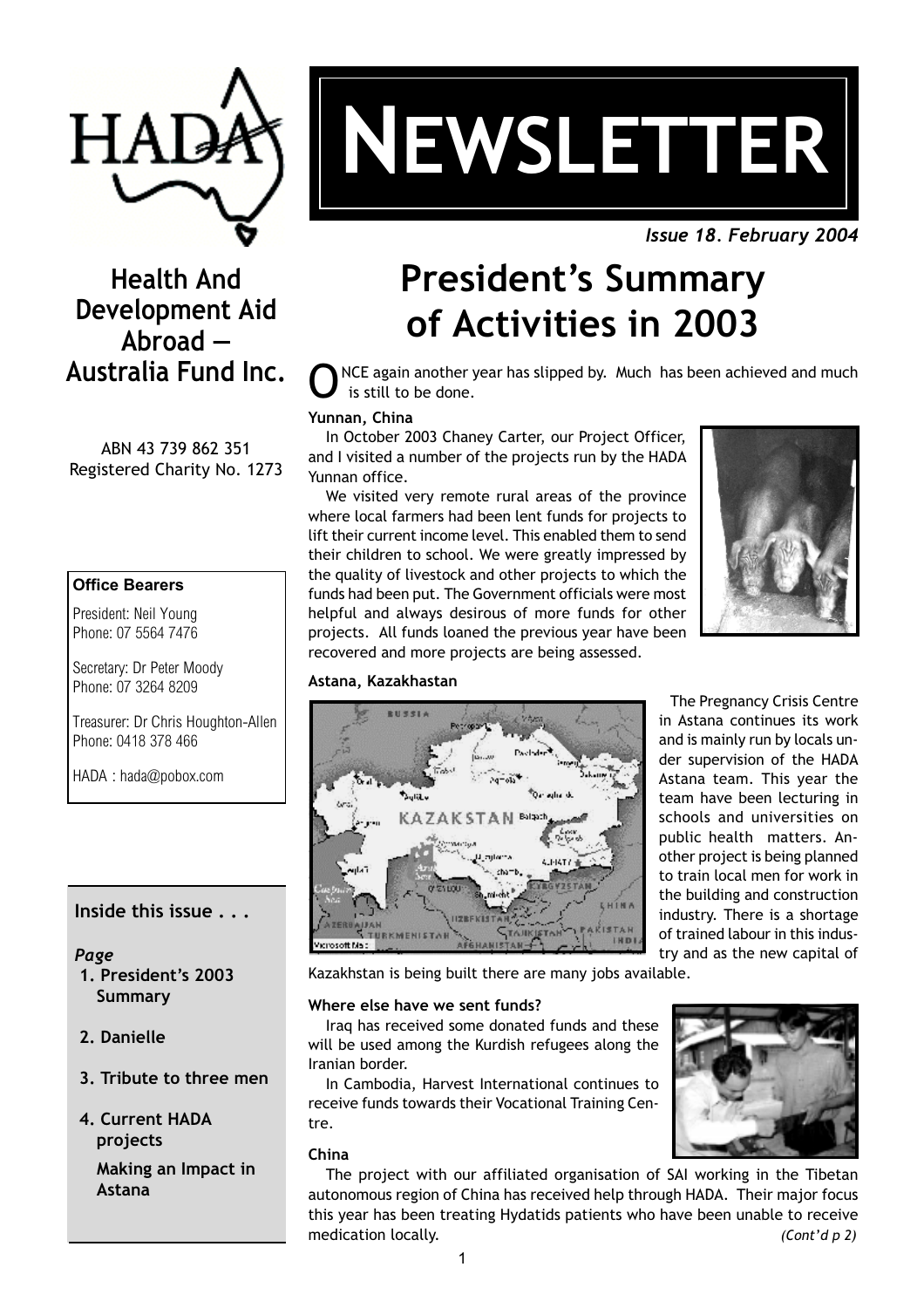#### **Accreditation**

Our application to become a "tax deductible gift re-

cipient" is still working its way through the various levels of Government. I have been advised that we have met all the requirements and only need the appropriate minister to "Gazette" our approval before we can accept gifts and give receipts that are tax deductible to the donor.

#### **Finances**

Our audited Financial Statement is attached for members and is available on request for other interested people. An

amount of AU\$80,364 was raised in total by the various arms of HADA. Of this AU\$31,159 was raised independently of our Australian office. These amounts have not been included in our audited figures because of difficulty in verifying the figures against differing overseas accounting standards.

#### **Membership**

This year we introduced a three year membership plan

which has proved successful. Our current membership level is 120 and has reached the goal that I set the previous year. We need to maintain our current level of membership to meet ATO requirements.

#### **Future**

We are looking to expand HADA in the future as more projects and personnel present themselves. The main goal for 2004 is Gift Tax Deductibility.

#### **Thanks**

To all those volunteers who have assisted this year with the various facets of the expanding horizons of HADA, a sincere thank you. Thanks also for those who have sent donations. We continue to be able to send all your gifts in their totality, less bank charges, to the projects and this is a real benefit to each project.

*Neil Young, President*

## **Danielle**

ANIELLE'S uncle was back... but this time I was prepared. A friend had been to the provincial capital, met Danielle, and brought back pictures, a letter from Danielle, a flier from the school, and a phone number where she could be reached. Thankfully, my wellintentioned plans had been rearranged by Susan's unpredictable school schedule and I had returned the evening before, fully loaded. Her uncle had his eyes glued upon me as I walked out of the classroom. He didn't return my smile. Undaunted, I went for the ammo.

One look at the pictures and, this time, he could only shoot back with an uncontrollable grin that stretched the width of his face  $-$  he had never had a photograph before. Yet, the weapon that wouldn't be overpowered was the phone conversation with his contented niece.

My principal had been irritated that Danielle's uncle didn't trust that we were providing his niece with an incredible opportunity; fearing instead that he would never see her again. He said that if the uncle came questioning again, he would simply say she would have to come back. That all changed two days later when my principal walked in on a conversation at the administrative office down the road. Two young girls had recently been kidnapped for brides from one of our neighbouring villages. He no longer blamed the uncle for his suspicions.

However, a few days later his perspective changed yet again. One of his friends reminded him that being of the Yi nationality, Danielle was at the bride-selling age. If she were at home, her uncle could get a year or more wages for her. I should note that my principal and his friend are Mosuo. Since they despise the Yi generally, and disapprove of the practice specifically, they use the term "sell." I would assume that the Yi use a term like dowry. I maintain the optimism that the uncle is truly concerned about his niece's best interest. Danielle herself is blossoming and loving school.

Note: This type of venture is possible because someone is paying for the students' transportation and covering all costs once they arrive

in the city.

*The author, Renee, is a school teacher in the mountainous region of Yunnan, China*



*Renee's Principal*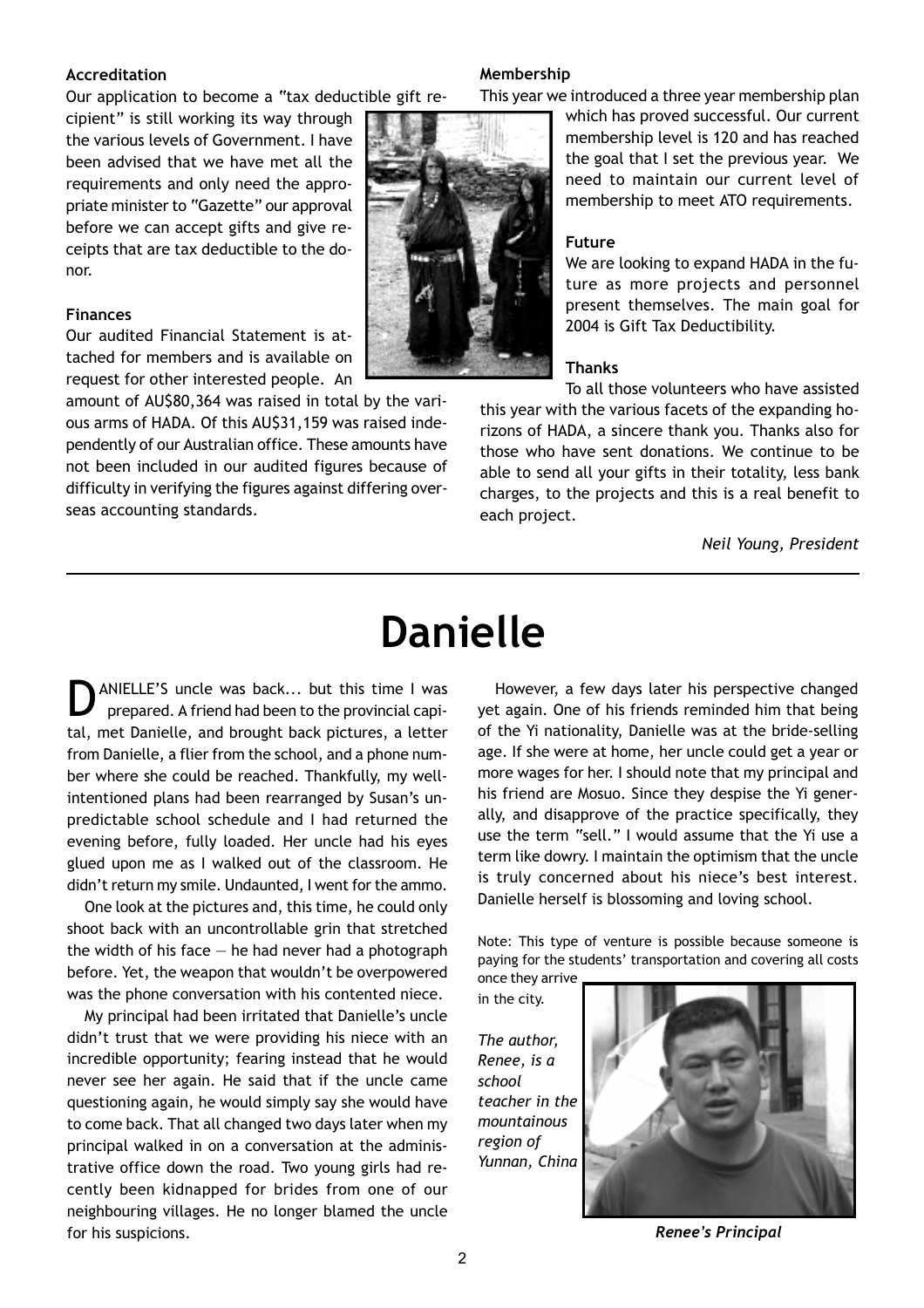# **Tribute to Three Wise Men**

*This year is the end of an era for HADA as it is the sixth year of full operation as an Incorporated Body*

BECAUSE of our Model Rules, three of our original Board Members are required to stand down at the coming AGM and will not be eligible for re-election for another twelve months. This has the effect of giving them a break from HADA so that they can re-assess where their futures lie. It also allows HADA to bring in new Board members.

In 1996, I approached a number of people to see if together we could set up an aid organisation. Dr Peter Moody, Mr Brian Allbutt, Mr Ron Pilkington and others were approached to help form a Steering Committee. After a series of meetings, we received legal registration in 1997 and Peter, Brian and Ron came on as foundation Board members.

Since then, HADA has achieved its aims and objectives and the organisation has continued to grow because of the selfless sacrifice of these people.



*Dr Peter Moody was recommended to me by a mutual friend as a possible Board member. When we initially approached him he had some interesting comments and after some discussion Peter agreed to be part of the Steering Committee. At the time he was working in the Emergency Department at the Toowoomba Hospital. Peter became the first President of HADA, then took on the role of treasurer. In more recent years he has served as secretary. I have valued Peter's personal friendship and his wise counsel over these past years.*



*Mr Brian Allbutt is a long time friend who I really got to know while we were working on a project together in Fiji in 1992/93. Brian has been Vice President since HADA's inception and has stood in as President a number of times when required. He is currently the Editor of our Newsletter and has agreed to continue in this role in the future even though he is no longer a Board member.*



*Mr Ron Pilkington is a long term friend of my wife, Jeanie. He is a man who gives very wise counsel, has vast experience working and relating to people, and has an accounting background.*

*When we first approached Ron to assist, he explained that he had many responsibilities but he could give us one year to assist with the setting up and running of HADA. That is now six years ago. I would like to thank Ron for his wise counsel and guiding hand in our Board discussions and with government officials over his time with us.*

These three wise men will be greatly missed and it is our hope that they will return to the Board in twelve months. My best wishes go with them in their future endeavors.

> *Neil Young, President*